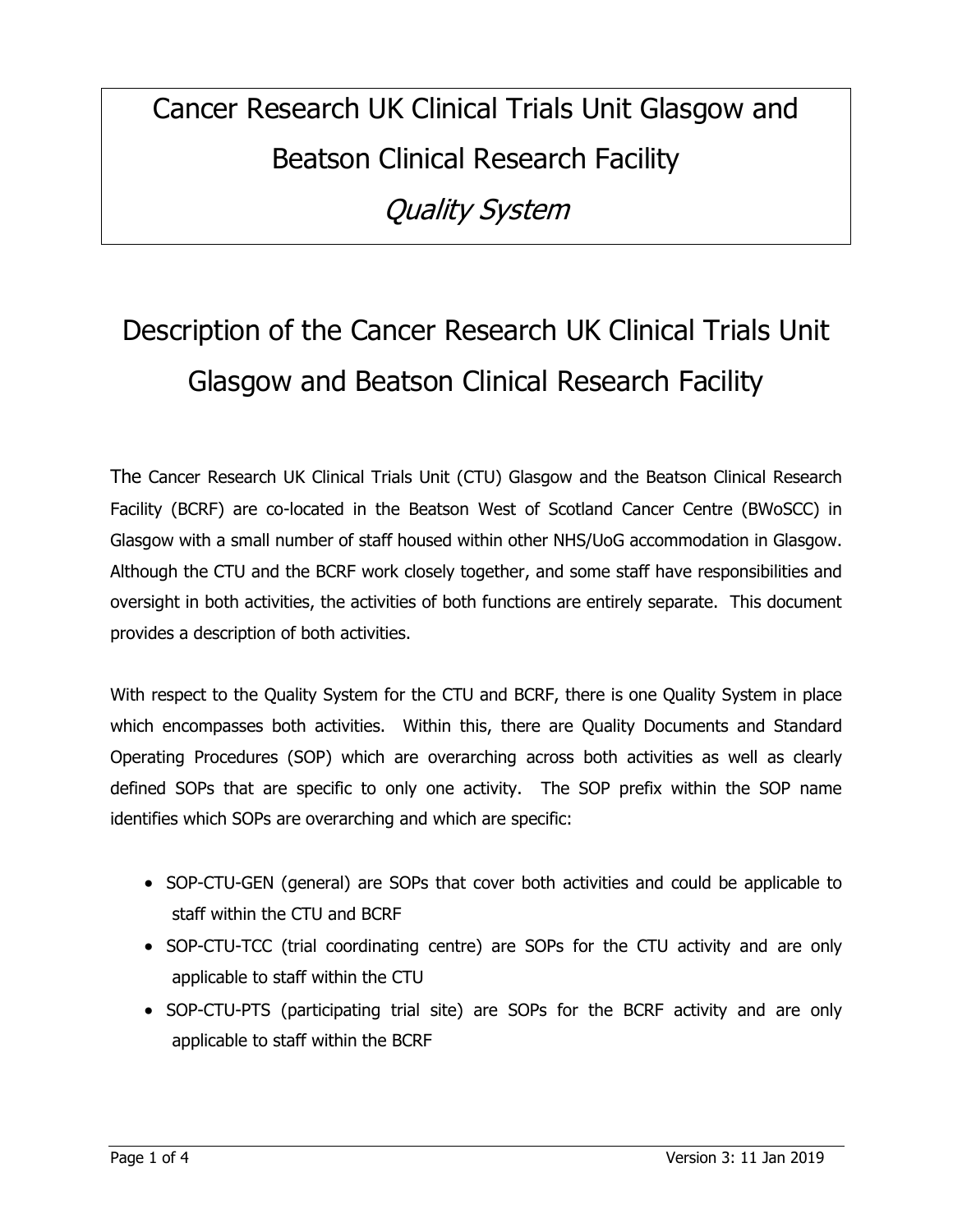#### Description of the CTU and BCRF

The CTU Quality Assurance Manager (QAM) is responsible for the management and oversight of the Quality System and all documents are managed within Q-Pulse. Please refer to the SOP on SOPs for further information regarding the entire SOP process (CTU-GEN-GEN-002).

### **Cancer Research UK Clinical Trials Unit (CTU) Glasgow**

The CTU is a UK Clinical Research Collaboration (UKCRC) Registered CTU with responsibility for the development and coordination of academic-led cancer clinical trials. All administrative aspects of the clinical trial are co-ordinated by the CTU. Key tasks involve funding applications, development of clinical trial protocols, preparation of regulatory and ethical documentation, collection, processing and analysis of data, and preparation of reports and publications.

Trials can be developed locally by Chief Investigators (CIs) employed by either the University of Glasgow (UoG) or Greater Glasgow Health Board (GGHB) or by CIs employed by other Institutions. Sponsorship (legal oversight and indemnity) for CTU trials is provided by NHS Greater Glasgow and Clyde Health Board with or without University of Glasgow as Co-sponsor (a collaboration overseen by Glasgow Biomedicine).

Cancer Research UK fund many CTU personnel via a Core CTU Programme Grant that is renewed every 5 years subject to external scientific peer review. Project grants fund other CTU personnel for the duration of the project. Research personnel include project managers, trial coordinators, statisticians, IT, pharmacovigilance and QA staff.

The UKCRC Registration of the CTU is part of a collaboration known as Cancer Clinical Trials Unit Scotland (CaCTUS) which is a partnership between the CTU and the NHS Cancer Clinical Trials Services in Edinburgh. As an organisation, CaCTUS is committed to working with investigators to develop and manage new cancer clinical trials. CaCTUS have a small number of overarching SOPs which apply only to the working of the collaboration itself which are not part of the CTU Quality System and not managed by the QAM.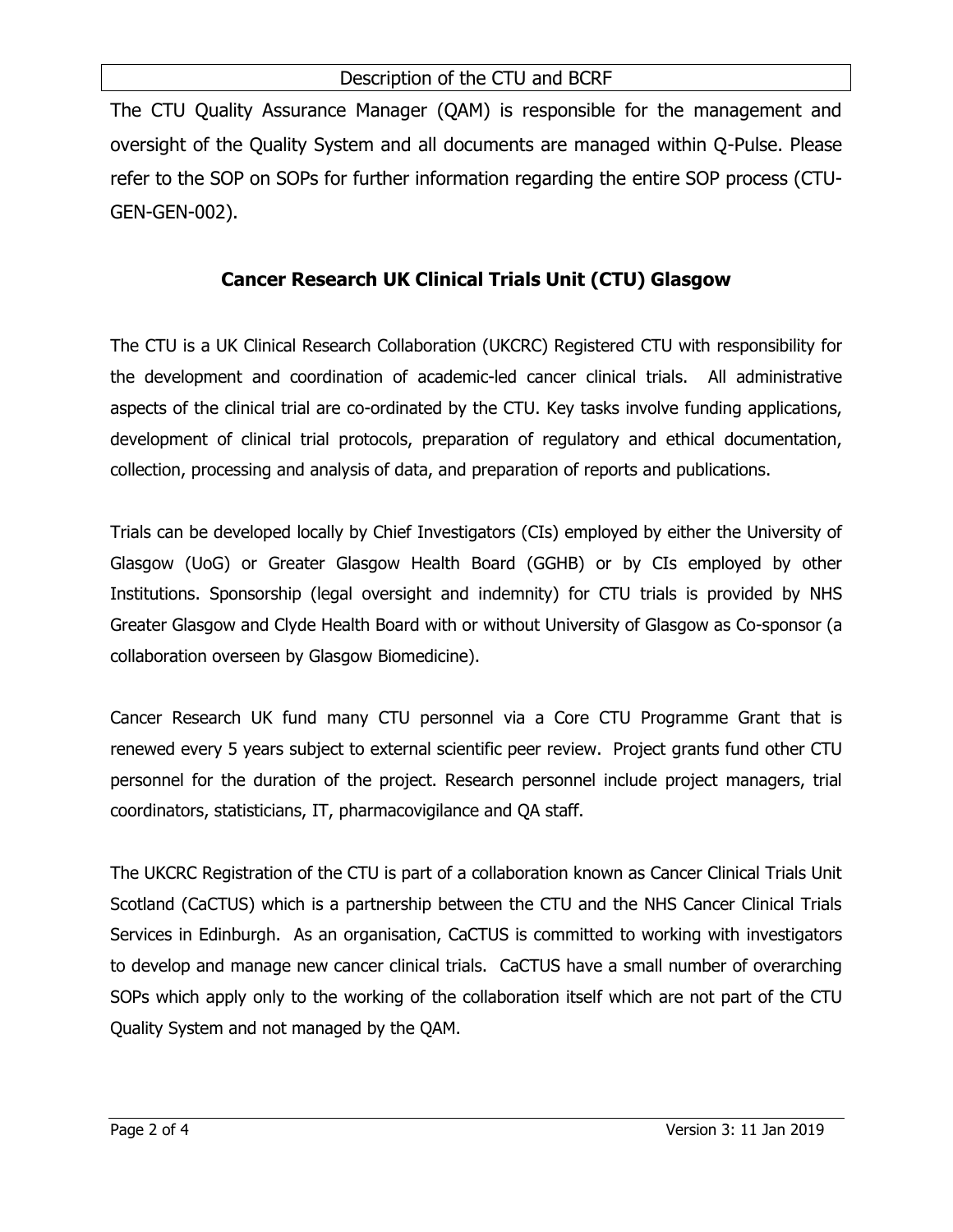All new trials taken on by the CTU require to be reviewed and approved by the In-House Trials Advisory Board (IHTAB) – please refer to the IHTAB Quality Document for more information on this process.

#### **Beatson Clinical Research Facility (BCRF)**

Participating site activity can be viewed as the NHS delivery end of clinical trials: putting patients and their data into clinical studies. The BWoSCC is the largest participating site in the Scottish Cancer Research Network (SCRN). All administrative aspects of trials in which the BWoSCC participate are performed by the BCRF. The majority of these trials are multicentre clinical drug trials (Clinical Trials of an Investigational Medicinal Product CTIMPs). Between 45-50% of these trials are pharma/industry funded trials that are commercially-sponsored. The rest are academically-sponsored trials (non-commercial), the majority of which are eligibly funded (for instance by cancer research charities). These include those trials that are co-ordinated by the CTU.

Early phase trials, which require close monitoring of patients during treatment, run through the Clinical Research Unit (CRU) within the BWoSCC. Late phase trials generally need larger patient numbers to participate and patients usually receive their study treatment through standard care routes.

For both early and late phase trials, the research infrastructure (for instance clinical trial coordinators, research nurses, pharmacist, radiographer, lab technician) is funded by commercial income, NHS R&D (CSO), SCRN, Experimental Cancer Medicines Centre (ECMC), and some project-specific grant monies.

The CRU and SCRN have their own Quality Systems that are completely independent to the BCRF Quality System.

All new trials taken on by the BCRF require to be reviewed and approved by the Clinical Trials Executive Committee (CTEC) – please refer to the CTEC Quality Document for more information on this process.